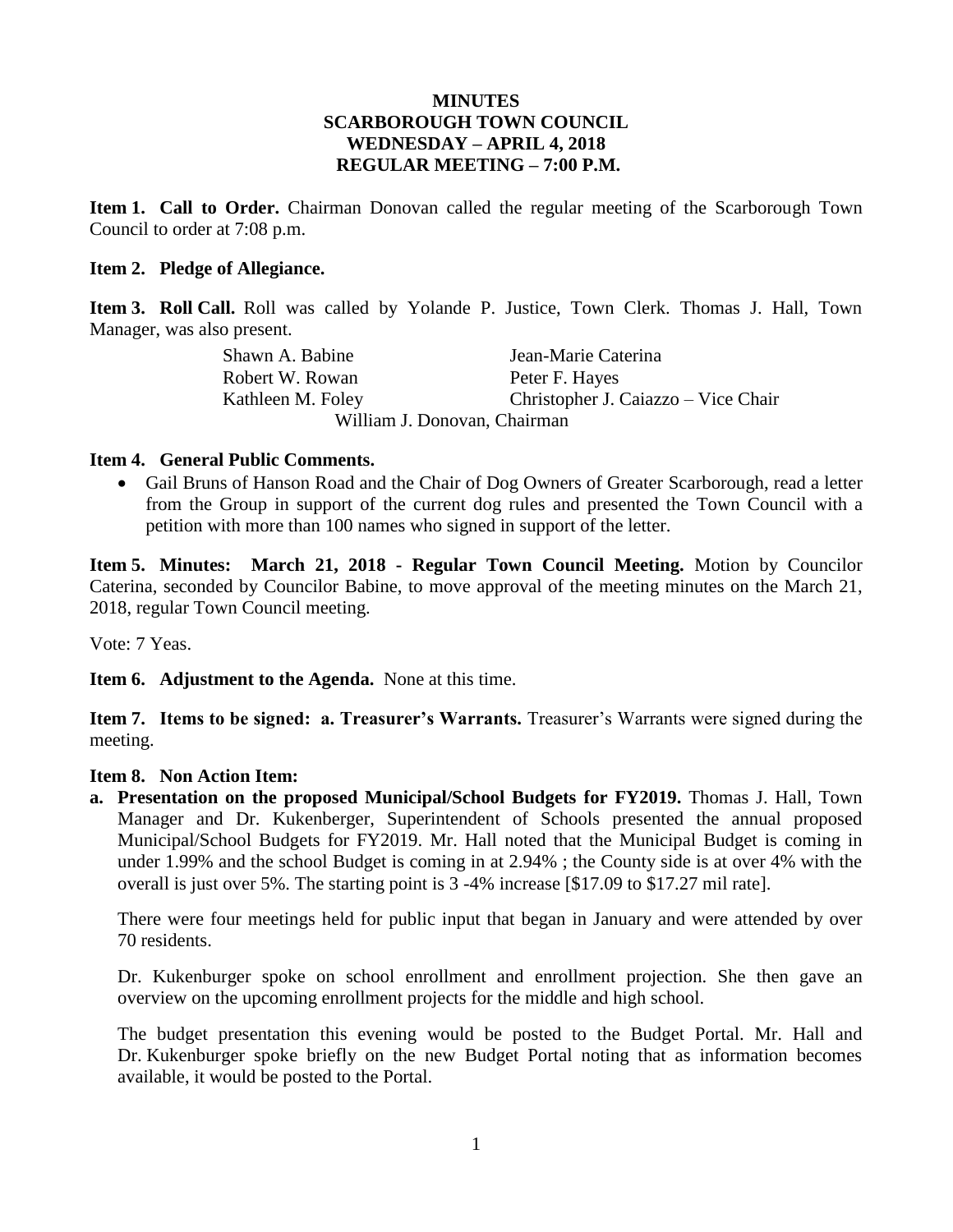**Order No. 18-025, 7:00 p.m. Public Hearing on the proposed amendments Chapter 313-A, the Town of Scarborough Property Tax Assistance Ordinance, Section 5. Determination of Eligibility and Amount of Eligibility; subsection 2. Eligibility for Renters and update the application form.**  *[Ordinance Committee]* Prior to the public comments, Councilor Caterina gave a brief overview. Chairman Donovan opened the public hearing. As there were no comments either for or against, the hearing was closed at 7:55 p.m. The second reading will be held on Wednesday, April 18, 2018.

## **OLD BUSINESS:** None at this time.

### **NEW BUSINESS:**

**Order No. 18-026. Act on the request from the Vacationland Dog Club, Inc. and York County Kennel Club, for a Mass Gathering Permit for the AKC sanctioned dog show, the Southern Maine Coastal Classic, located at Wassamki Springs Campground scheduled for Thursday, May 17, 2018 through Sunday, May 20, 2018.** *[Town Clerk]* Motion by Councilor Babine, seconded by Councilor Caterina, to move approval on the request from the Vacationland Dog Club, Inc. and York County Kennel Club, for a Mass Gathering Permit for the AKC sanctioned dog show, the Southern Maine Coastal Classic, located at Wassamki Springs Campground scheduled for Thursday, May 17, 2018 through Sunday, May 20, 2018.

Vote: 7 Yeas.

**Order No. 18-027. Act on the request from the Town Clerk to appoint Election Clerks pursuant to Title 21-A, Chapter 7, §503.1.** Motion by Councilor Caterina, seconded by Councilor Babine, to move approval on the request from the Town Clerk to appoint Election Clerks pursuant to Title 21-A, Chapter 7, §503.1.

Vote: 7 Yeas.

## **Item 9. Standing and Special Committee Reports and Liaison Reports.**

- Councilor Caiazzo gave an update on the Long Range Planning Committee.
- Councilor Caterina noted that the next Communications Committee would be on Thursday, April  $12<sup>th</sup>$  at 5:30 p.m. and the next Ordinance Committee would be on Thursday, April  $19<sup>th</sup>$  at 4:30 p.m.
- Councilor Foley gave an update on the Taste of the Town that was in support of the Eastern Trail Alliance.
- Councilor Rowan gave an update on the Housing Alliance and the Historic Implementation Preservation Committee.
- Councilor Babine gave an update on the Library Trustees and the presentation that had been made this evening. Appointments/Negotiations Committee would be meeting soon.

**Item 10. Town Manager Report.** Thomas J. Hall, Town Manager, gave the following updates:

- Commercial/Industrial Revaluation would be picking up speed; adding that properties would be visited next week. He also mentioned that Assessing would be converting to the new software as well.
- He mentioned the FEMA and flood maps and that staff has been in contact with FEMA and at some point there will be a 90 day period for comments.
- Public safety building update. The applications have submitted to DEP and Army Corp and the review period could be less than what had been expected. There are certain things need to be in place before the weather sets in this fall.